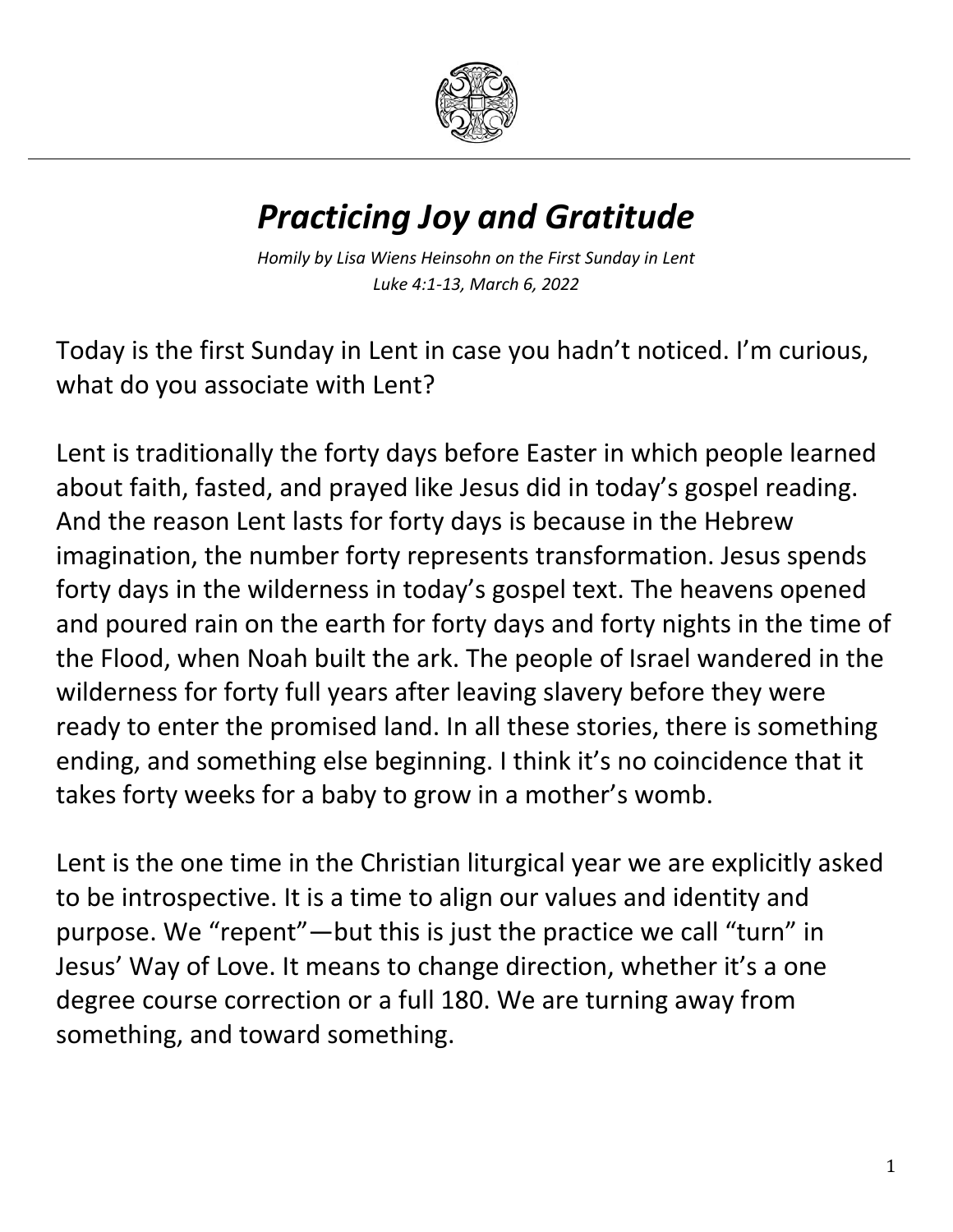Interestingly, Lent in the Old English just means spring. It turns out that the rhythms of the natural world are deeply intertwined in the timing of our Christian liturgical year. I've already said lent the forty days before Easter, but do you know how Easter is calculated? It's always the first Sunday after the first full moon after the spring equinox. Pentecost, fifty days later, is based on the Jewish festival Shavuot, which honors that which nourishes us—the wheat harvest and the gift of the Torah on Mt. Sinai, and for Christians, the gift of the Holy Spirit.

So the natural world is woven inseparably into our tradition. Even in today's gospel reading, Jesus goes into the wilderness—which in scripture is always the place people go to hear the voice of God. Any of us who go to the Boundary Waters or the North Shore or Yellowstone can relate. And it's interesting that in today's gospel reading, the devil tempts Jesus with the glory of all the kingdoms of the world, but Jesus knows that even King Solomon in all his glory could not compare with the beauty of a single lily in the field.

So why am I focusing on all this, the emphasis on the natural world in our stories? I believe we are in the middle of a great crossroads in history. For perhaps the first time in 1700 years, since the Roman Empire adopted Christianity as its official religion, the Western Christian mainstream has the collective chance to wake up, to see and follow the original Jesus, and to decolonize our theology and our practices.

John Scotus Eriugena, a 9<sup>th</sup> century Irish philosopher, said that there are two books through which God is speaking: the little book of scripture, and the big book of the cosmos, the natural world, which also reveals the nature of God. Both are needed to help us distinguish between truth and empire. Eriugena spoke of the divine Light that pervades all things. He said that the devil who tempted Jesus was living from his false self and tempting us to do the same. But Eriugena believed that even the devil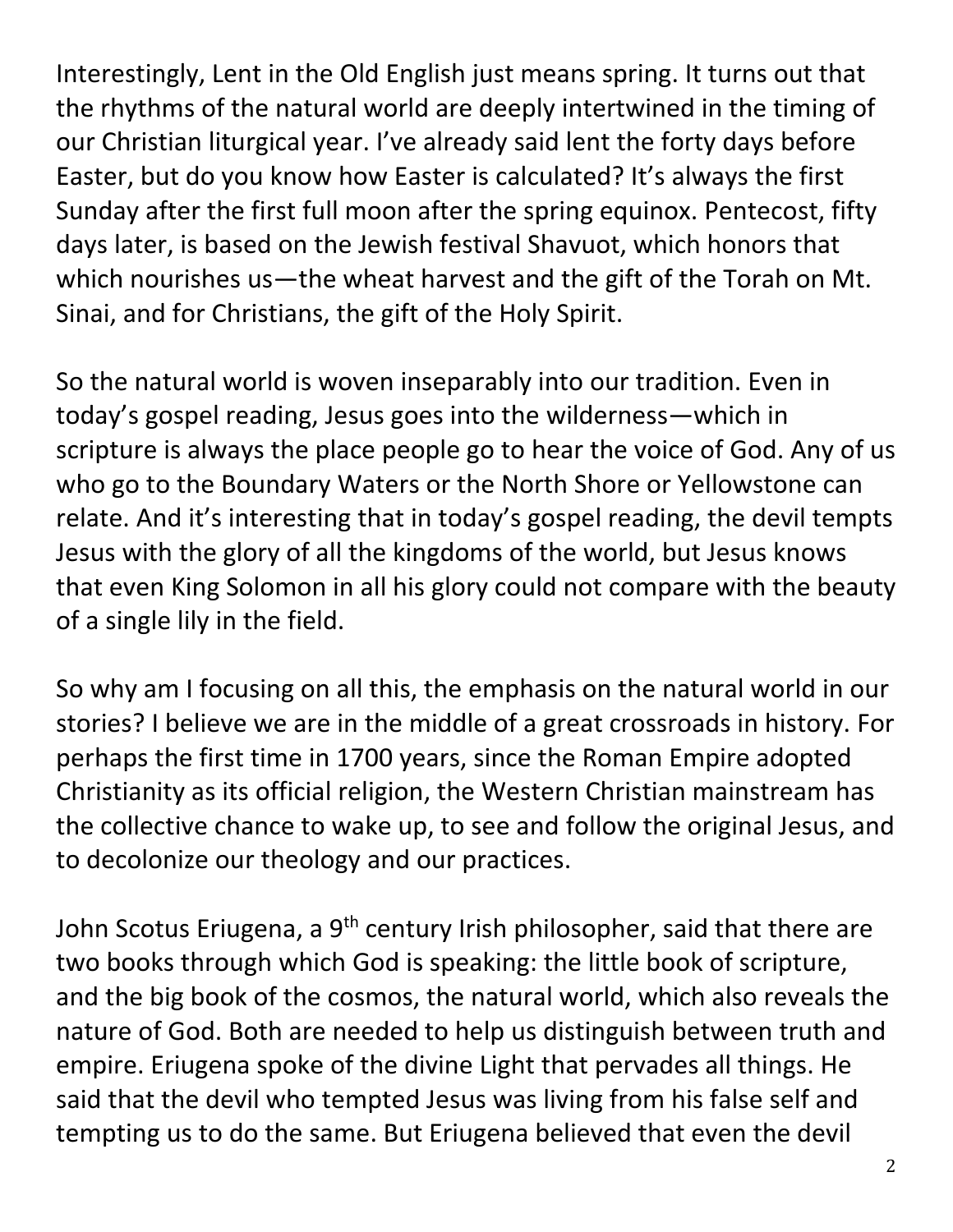would eventually return to his true self, the being made by God of light. Eriugena believed that sin, such a traditional focus in lent, is like a leprosy of the soul—that which both deforms us and numbs us. Sin cloaks us with an insensitivity and a loss of feeling, an apathy to the impact of our choices. But sin is not who we are. $<sup>1</sup>$ </sup>

As I expressed in my Rector's Reflection in the e-news this past Thursday, this lent, perhaps our spiritual practice might be to focus on joy and gratitude, and to give up anxiety and numbness. We are all know lots of ways to numb ourselves—whether it's Netflix or bourbon or Minecraft. But to focus on joy and gratitude, to cultivate a sensitivity to beauty that is right under our noses, can awaken our souls. If sin is being numb to the goodness and suffering of others, a sensitivity to joy and gratitude can help us repent—can help us feel again.

It may seem tone-deaf, or counterintuitive, or even wrong to focus on joy right now, given all that is happening in our community and world, in Ukraine and Afghanistan and elsewhere. Yesterday many of us were grieving at the funeral of 20-year old Claudia, daughter of Shelly and Brian Murray who died last weekend. The pastor in his homily spoke about Claudia as a gift; and the natural response to any gift is gratitude. Even in the midst of our overwhelming grief yesterday, we could feel gratitude for Claudia. Because our hearts were split open, we could feel the love everywhere. In his eulogy, Claudia's father Brian said that Claudia is love. And we all felt it.

There is a risk associated with becoming sensitive to joy and gratitude again. We become able to feel not just joy, but everything. I have been doing this practice, every evening looking back on the day and seeing where the goodness was, noticing it and soaking it in, becoming more sensitive to joy, giving thanks to God for it and asking myself how that

 $\overline{\phantom{a}}$ 

<sup>1</sup> See John Philip Newell, *Sacred Earth, Sacred Soul* (HarperCollins Publishers, 2021) at 71-96.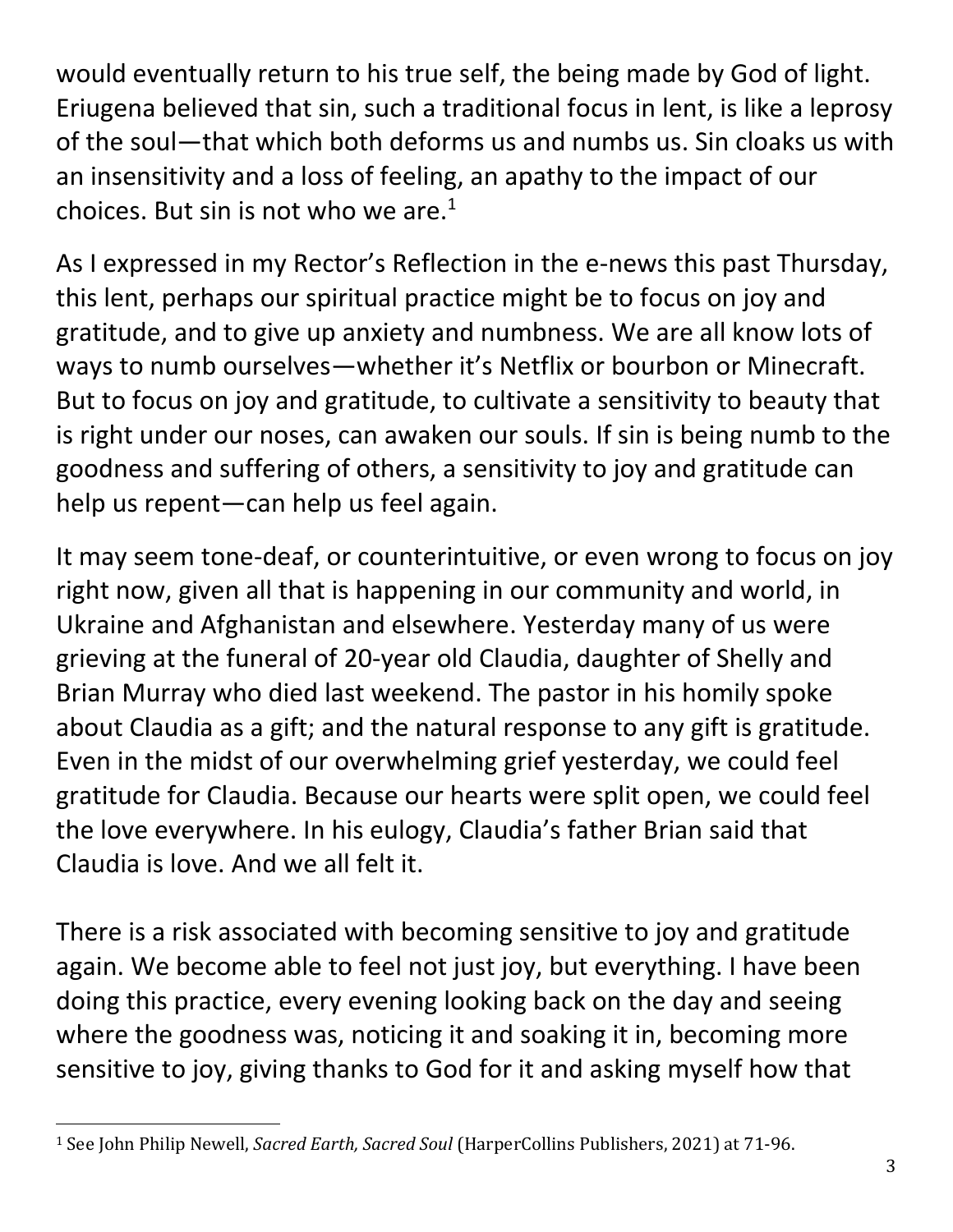will impact my choices the next day. It has been wonderful. But on Ash Wednesday this week, which was the new moon, I woke with a terrible dream about Emmet Till. For those who don't know, he was the 14-yearold Black teenager who was brutally lynched in 1955 by white men. Forgive me, I will share just a little bit about this dream. I dreamed Emmet was still alive, but barely, and I was in his presence and the presence of the man who had been so violent to him. I could see the full weight of Emmet's suffering, and I could also see the numbness of the man who brutalized him. This was so awful it woke me up and I could not get back to sleep. I didn't know that the night before, in Philadelphia, the police had shot and killed another 12-year-old boy, Thomas Siderio.

In my dream I saw the human being Emmet—not the civil rights story or a statistic or a fact of history. I believe that as we become more sensitive to joy and gratitude, we also become more sensitive to suffering. But isn't this what it means to really be alive? And isn't it what we need to motivate us to change? In order to truly follow Jesus we need open hearts. We must see the consequences of the evil we are turning away from, and we must also see the good we are turning toward. In fact, we cannot fully even see and comprehend the violence and evil we are complicit in unless we are not numb.

What will give us the courage and stamina to risk feeling both joy and suffering? I believe it is hope. Hope comes from seeing the goodness of God that is right under our noses all the time. Hope comes from knowing that things can be better because of who God made us to be; because of the light that shines in all people and in all creation. As Julian of Norwich says, we are not so much made *by* God as *of* God. John Scotus Eriugena said that nature is the "gift of being," and grace is the "gift of well-being."